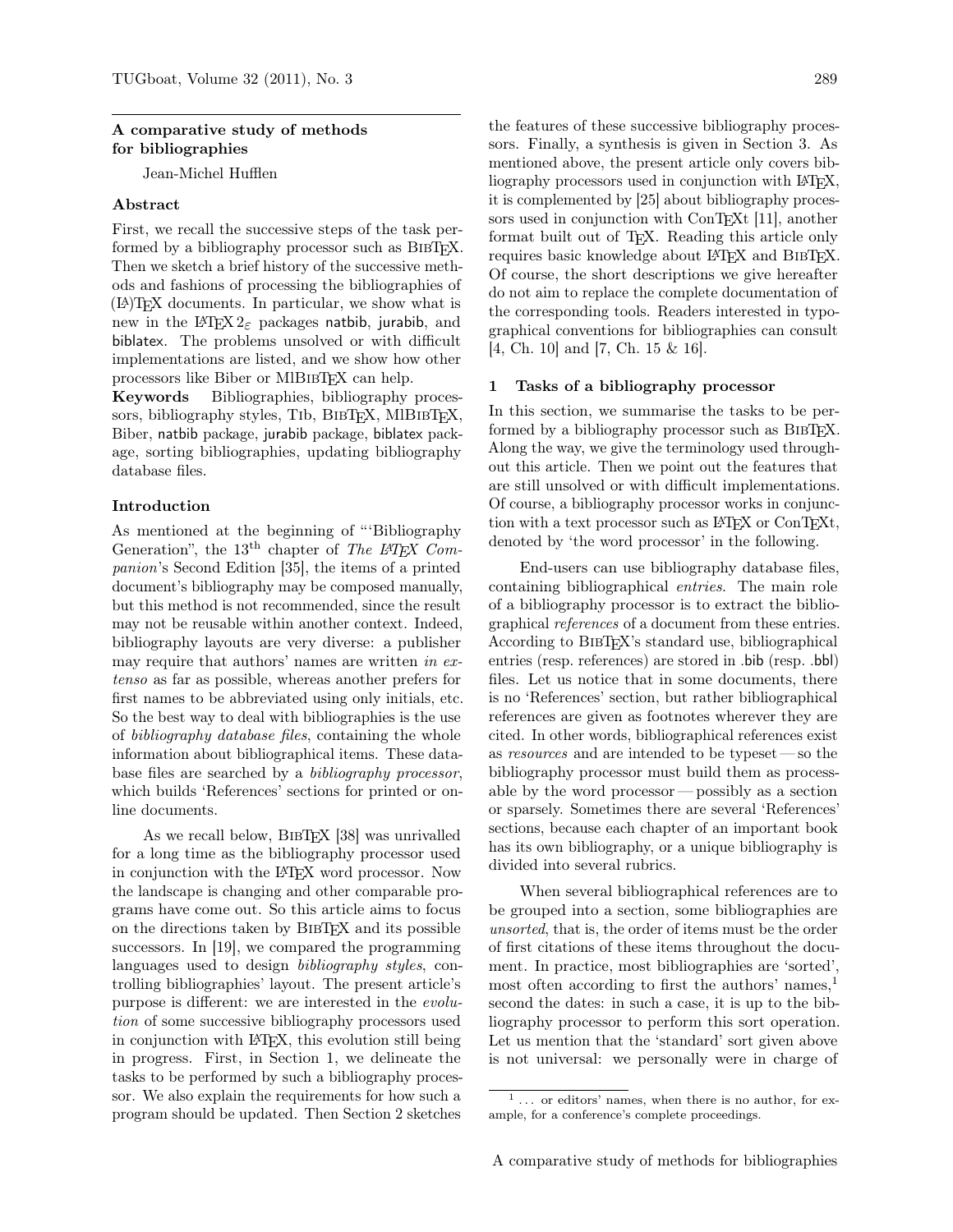the publication list of our laboratory — the  $LIFC<sup>2</sup>$  when the activity report was written according to the directives given by the AERES:<sup>3</sup> we had to sort this list first by research teams, second by *categories*,<sup>4</sup> third by years decreasingly, fourth by authors' names increasingly, fifth by months decreasingly.

Each bibliographical entry is supposed to be accessible from a citation key, that is, citation keys must be non-ambiguous. Source texts written by end-users only contain citation keys to point to bibliographical resources, whereas results typeset by the word processor deal with bibliographical keys. It is up to the bibliography processor to build a mapping between citation and bibliographical keys. These bibliographical keys depend on the system chosen; as an example, they are positive natural numbers in the number-only system. Sometimes, bibliographical keys are built from the first letters of authors' names, followed by the year and possibly by a letter; so does BIBTEX's alpha bibliography style. In some other systems— e.g., the author-date or author-number system — some parts of an entry can identify it obviously: cf. [4, Ch. 10] or [35, Ch. 12] for a survey about these systems. Let us mention that the alpha bibliography style belongs to the number-only system, rather than the author-date one, because bibliographical keys are univoque — like natural numbers — and atomic in the sense that you cannot divide them into an author and year parts. In other words, they actually work like natural numbers, up to an isomorphism.

Given a document, rules governing the layout of bibliographical references and citations, including ordering bibliographical items in a 'sorted' 'References' section, comprise a *bibliography style*.

What we have expressed above could have been put down when BIBTFX was designed and put into action, in the 1980s. Since that time, some additional requirements have appeared. First, the character encoding that was most commonly used at that time and for a long period was ASCII, <sup>5</sup> 7-bit based. Later, some 8-bit extensions— such as Latin 1 or Latin  $2^6$  — allowed some additional characters used in non-English languages to be included. Then a

universal character encoding, Unicode [43], was designed, including some formats<sup>7</sup> — such as UTF-8 and UTF-16 — that allow the complete set of Unicode characters to be represented by byte or double-byte sequences. A modern bibliography processor should be able to deal with all these different encodings, in particular UTF-8, which is becoming more and more common. Another point related to multilinguism may be viewed as a particular case of software localisation. Let us give an example about person names: first names are usually put before last names in most languages written with the Latin alphabet; as a counter-example, that is not the case for the Hungarian language, where last names come first; a style suitable for bibliographies of documents written in Hungarian should take this point into account. Regarding the document's language, some information included in bibliographical entries should be included or discarded. For example, a transliteration of titles of works in Russian written with the Cyrillic alphabet may be of interest for a document in English, but would be useless for a document in Russian.

A modern bibliography processor should generate source texts for word processors that typeset documents to be printed — as mentioned above — but should also be able to build bibliographies for online documents. Besides, let us recall that for several years, the  $XML<sup>8</sup>$  metalanguage has become a central formalism for data interchange in general and for production process of documents in particular. In other words, a bibliography processor should be able to deal with languages using XML-like syntax— a good example is  $XSL-FO^9$  — and languages for the Web, such as  $(X)$ HTML.<sup>10</sup>

Last but not least, a bibliography processor for (LA)TEX source texts should be able to deal with bibliography database (.bib) files written according to BIBT<sub>EX</sub>'s format, because of backward compatibility. As proof of this program's success, there is a huge number of such files in end-users' directories. However, that may be also viewed as legacy. Anyway, if another format for bibliographical entries was adopted, a converter from .bib files into this new format would be needed.

<sup>2</sup> Laboratoire d'Informatique de l'université de Franche-Comté.

 $3$  Agence d'Évaluation de la Recherche et de l'Enseignement Supérieur, that is, 'agency evaluating research and university courses'.

<sup>4</sup> That is, articles in well-known international journals and in other international journals, articles in journals having 'national' scope, papers in conferences, etc.

<sup>5</sup> American Standard Code for Information Interchange.  $^6$  More details about these encodings can be found in [35,  $\,$ § 7.5.2].

<sup>7</sup> 'UTF' stands for 'Unicode Transformation Format'.

<sup>8</sup> EXtensible Markup Language. Readers interested in an introductory book to this formalism can consult [41].

 $9$  EXtensible Stylesheet Language — Formatting Objects. This XML dialect aims to describe high-quality output prints. See [40] for an introduction to it.

 $10$  (EXtensible) HyperText Markup Language. XHTML is a reformulation of HTML— the original language of Web pages— using XML conventions. [36] is a good introduction to these languages.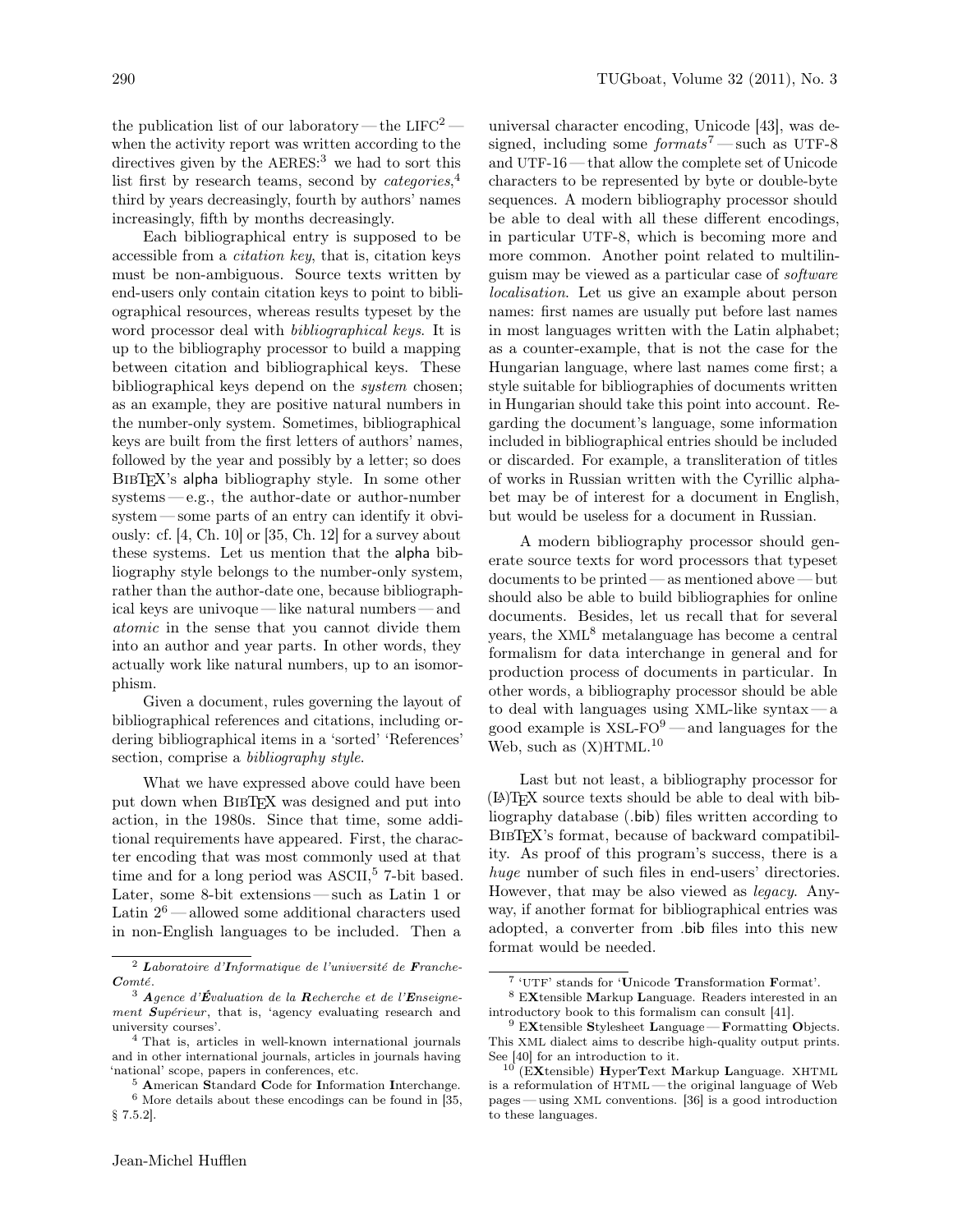%A Mike Newton %T Resurgence %I Worldwide Library %S Don Pendleton's Mack Bolan %N 141 %D |APR| 2011 %K additional key

Figure 1: Example using the Refer format.

### 2 A little bit of history

#### 2.1 Early attempt

As far as we know, the first bibliography processor was Refer, used with the troff<sup>11</sup> text processor, already present within the first versions of the Unix system [2]. As shown in Fig. 1, the Refer format for bibliographical entries—used within ref filesis line-oriented. Unlike BibTEX's format, it does not provide explicit information about entry types, such as article, book, ... Such information is to be determined dynamically, when entries are processed. A similar bibliography processor for TFX source files using this Refer format has been developed: Tib [1]; it seems that Tib has been used mainly for Plain  $TEX$  source texts. The was written in C [28]; like Refer, it is a preprocessor in the sense that the source text Tib processes may contain incomplete citations, surrounded by '[.' and '.]':

 $\ldots$  see [.mack bolan resurgence.],  $\ldots$  (1) and such citations are replaced by bibliographical keys within the result built by Tib:

... see \Lcitemark Newton\Citebreak 2011\Rcitemark, ...

'.[]' at the beginning of a line within the source text processed by Tib is replaced within the result by the source text for the 'References' section. Fig. 1's entry would appear inside such a section as shown in Fig. 2. It can be seen that such a reference uses some TEX commands introduced by Tib to memoize values associated with fields. Then the \Refformat command formats the complete reference. Tib provides some styles to customise this operation. Likewise, Tib allows citation keys to be numbers or alphalike keys, and provides additional commands such as \Lcitemark and \Rcitemark to control citation keys' layout.

```
{\Resetstrings%
\def\Loccittest{}\def\Abbtest{}%
\def\Capssmallcapstest{}\def\Edabbtest{}%
\def\Edcapsmallcapstest{}\def\Underlinetest{}%
\def\NoArev{0}\def\NoErev{0}\def\Acnt{1}%
\def\Ecnt{0}\def\acnt{0}\def\ecnt{0}%
\def\Ftest{ }\def\Fstr{10}%
\def\Atest{ }\def\Astr{Mike Newton}%
\def\Ttest{ }\def\Tstr{Resurgence}%
\def\Itest{ }\def\Istr{Worldwide Library}%
\def\Stest{ }%
\def\Sstr{Don Pendleton's Mack Bolan}%
\def\Ntest{ }\def\Nstr{141}%
\def\Dtest{ }\def\Dstr{April 2011}%
\Refformat}
```
Figure 2: Reference generated by Tib.

When Tib processes the argument of an incomplete citation, it truncates each word to 6 characters, and looks for a unique entry including all these truncated words as prefixes. For example, the entry given in Fig. 1 matches since it includes the three words 'mack', 'bolan', 'resurg', given in (1). You can use keys at the lines labelled by  $\frac{M}{K}$  — values associated with this field are not printed out in references but in practice, many Tib users put authors' names and significant words of a title in incomplete citations. Symbols can be defined: in Fig. 1, we use this feature as a workaround that allows the month information to be put or not, depending on the value associated with the APR symbol. Let us notice that Tib can produce sorted bibliographies: when you call Tib, you can specify a first field for a primary sort key, a second field for a second sort key, and so on. However, only lexicographical sorts are possible: for example, 2 comes after 1999! Of course, this point is not very important in practice because years coming from 'actual' bibliography database files are often close to each other; it is rare to include entries for documents written in the 1st and 20th centuries, but in such a case, the sort operation would fail.<sup>12</sup> In addition, let us recall that values associated with %D fields are supposed to be dates. From a theoretical point of view, some accurate encoding would allow complete dates — years, months, days — to be sorted but this operation is quite tedious and in practice, only years are used.

# 2.2 BibTEX's age

The first edition of the L<sup>AT</sup>EX manual included an introduction to BIBT<sub>EX</sub>; [32, App. B] reads:

<sup>11</sup> Several steps are needed to make clear this name's etymology. One of the first text formatting programs was runoff for 'I'll run off a document' — written in the mid-1960s. When this program was adapted in 1969, the new name was abridged in 'roff'. Further reimplementations of roff were called 'nroff' for 'Newer ROFF'— and 'troff'— for 'Typesetter ROFF'. There is a modern version of this program, groff, provided by the GNU (Gnu's Not Unix) project. The groff package includes a new version of Refer.

<sup>12</sup> This error disappears if '2' is replaced by '0002' in the values associated with the %D field. But that causes '0002' to be printed in the generated document processed by  $(\mathbb{A})$ TFX, so it is an imperfect workaround.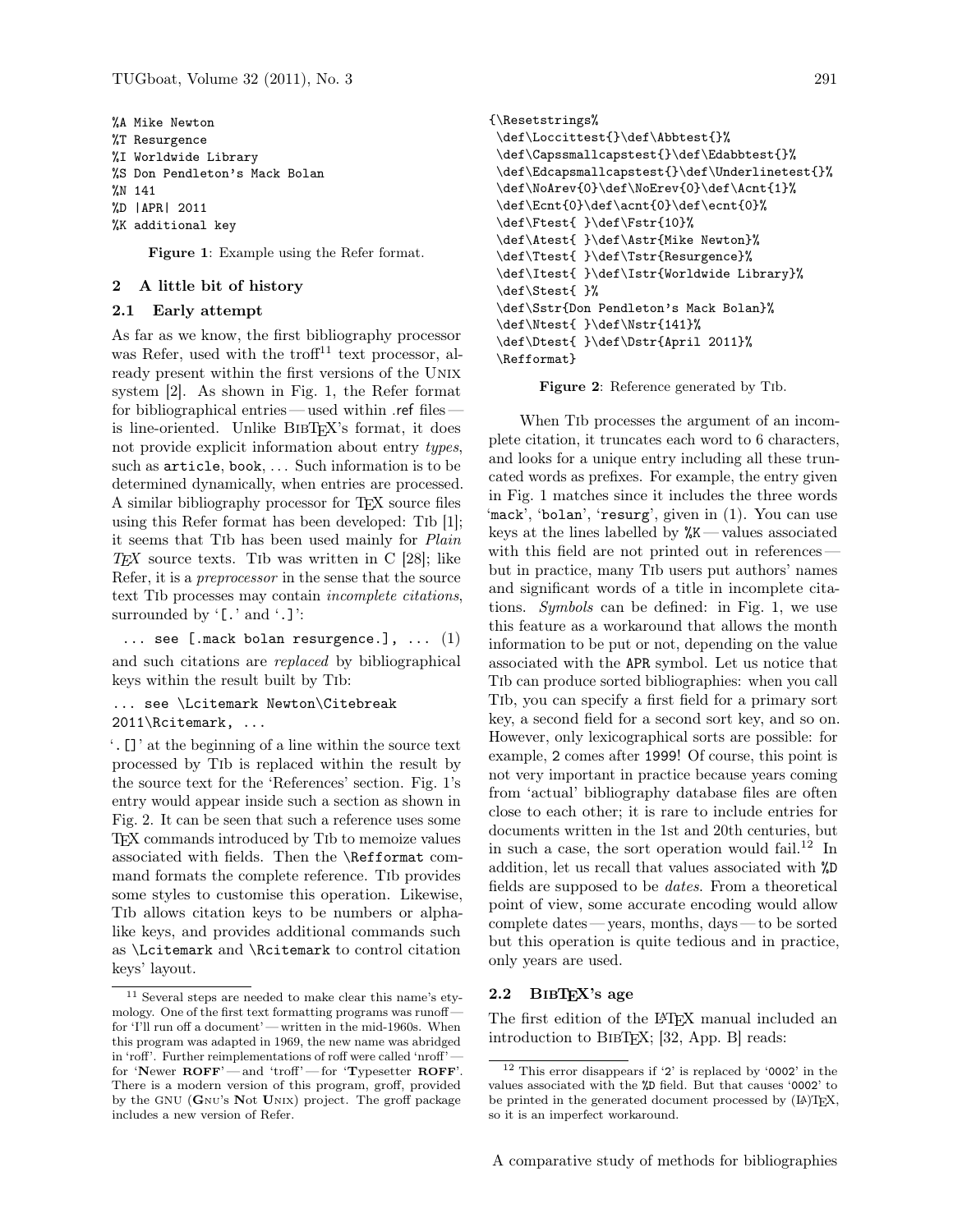```
@BOOK{newton2011,
        AUTHOR = {Mike Newton},
        TITLE = {Resurgence},
        SERIES = {Don Pendleton's Mack Bolan},
        NUMBER = 141,
        PUBLISHER = {Worldwide Library},
        TOTALPAGES = 320,
        MONTH = apr,YEAR = 2011}
```
Figure 3: Example using BIBT<sub>EX</sub>'s format.

Once you learn to use BIBTEX, you will find it easier to let BIBTEX make your reference list than to do it yourself.  $[\ldots]$ 

The BibTEX program was written in the WEB system, used to program T<sub>EX</sub>'s kernel.<sup>13</sup> In fact, BIBTEX was initially designed to work in conjunction with the SCRIBE word processor<sup>14</sup> [42]. That is why the markup of .bib files is introduced with an '@' sign: this convention originates from SCRIBE.<sup>15</sup> Fig. 3 is the specification, for BibTEX, of the entry given in Fig. 1 in the Refer format.

For many years, BIBTFX has been intensively used and was unrivalled as the bibliography processor associated with LATEX. In comparison with Refer or Tib, BibTEX is not a preprocessor: users keep the same source text before and after running BIBTEX. To cite Fig. 3's entry, just put:

#### \cite{newton2011}

inside your source text, as mentioned in any LAT<sub>EX</sub> manual. In the typeset result, the 'References' section appears where a \bibliography command has been put down within the source text.<sup>16</sup> In fact, given a source (.tex) file, BibTEX never reads it, and only parses the corresponding auxiliary (.aux) file generated by LATEX in order to store information about cross-references<sup>17</sup> [35,  $\S$  12.1.3]. BIBTEX is a very robust program, very suitable for bibliographical entries concerning works written in English, and whose authors or editors have English or American names. As a proof that BIBT<sub>F</sub>X is widespread, you can find a huge number of .bib files on the Web. In addition, there are many bibliography database

\begin{document} \citep{newton2011} is a thriller. The Albanian Mafia is powerful, as mentioned by \citeauthor{newton2011}.

```
\bibliographystyle{plainnat}
\bibliography{mb} % That is, Fig. 3.
\end{document}
```
Figure 4: Example using the natbib package.

\documentclass{article} \usepackage{jurabib} \jurabibsetup{titleformat=italic}

```
\begin{document}
\citetitleonly{newton2011} is a thriller. The
Albanian Mafia is powerful, as mentioned by
\cite{newton2011}.
```

```
\bibliographystyle{jurabib}
\bibliography{mb}
\end{document}
```
Figure 5: Example using the jurabib package.

management tools based on the .bib format, some graphical, as reported in [35,  $\S$  13.4] and [44,  $\S$  9.1].

As mentioned in [35, § 12.1.2], the number-only system is the default method supported by standard LATEX, even if bibliographical keys may be identifiers, as in the alpha bibliography style. After some attempts [35, § 12.3.1], the author-date system has been implemented successfully by the natbib package — as well as a simplified version of the author-number system  $[35, \S\S 12.3.2 \& 12.4]$  — used in conjunction with accurate bibliography styles. In particular, this package provides an interface with references, in that some commands - e.g., \citeauthor, \citeyear can get access to particular fields. An example is given in Fig. 4, and typesetting it looks like this:

[Newton, 2011] is a thriller. The Albanian Mafia is powerful, as mentioned by Newton.

A more complete interface is provided by the jurabib package [35, § 12.5.1], implementing the author-date and short-title systems. The example given in Fig. 5 results in:<sup>18</sup>

Resurgence is a thriller. The Albanian Mafia is powerful, as mentioned by Newton.  $(2)$ 

Such an approach is possible since the **\bibitem** command's optional argument— giving a citation

<sup>13</sup> A recent description of the capabilities of this WEB system, related to literate programming, is [30].

<sup>&</sup>lt;sup>14</sup> SCRIBE influenced LAT<sub>E</sub>X's design by introducing the notion of document style, the ancestor of the notion of LATEX  $2\varepsilon$ 's document class.

 $^{15}$   $\ldots\,$  and is still followed by Texinfo, the program used to typeset the GNU project's software manuals [6].

 $16$  ... in most of BIBTEX's bibliography styles. A counterexample will be given in § 2.4.

<sup>&</sup>lt;sup>17</sup> Let f be a file name without suffix, 'bibtex  $f$ ' is equivalent to 'bibtex f.aux'.

<sup>18</sup> In fact, jurabib's \citetitleonly command, used in Fig. 5, uses the contents of the SHORTTITLE field if it is available, the contents of the TITLE field otherwise [35, pp. 719–720].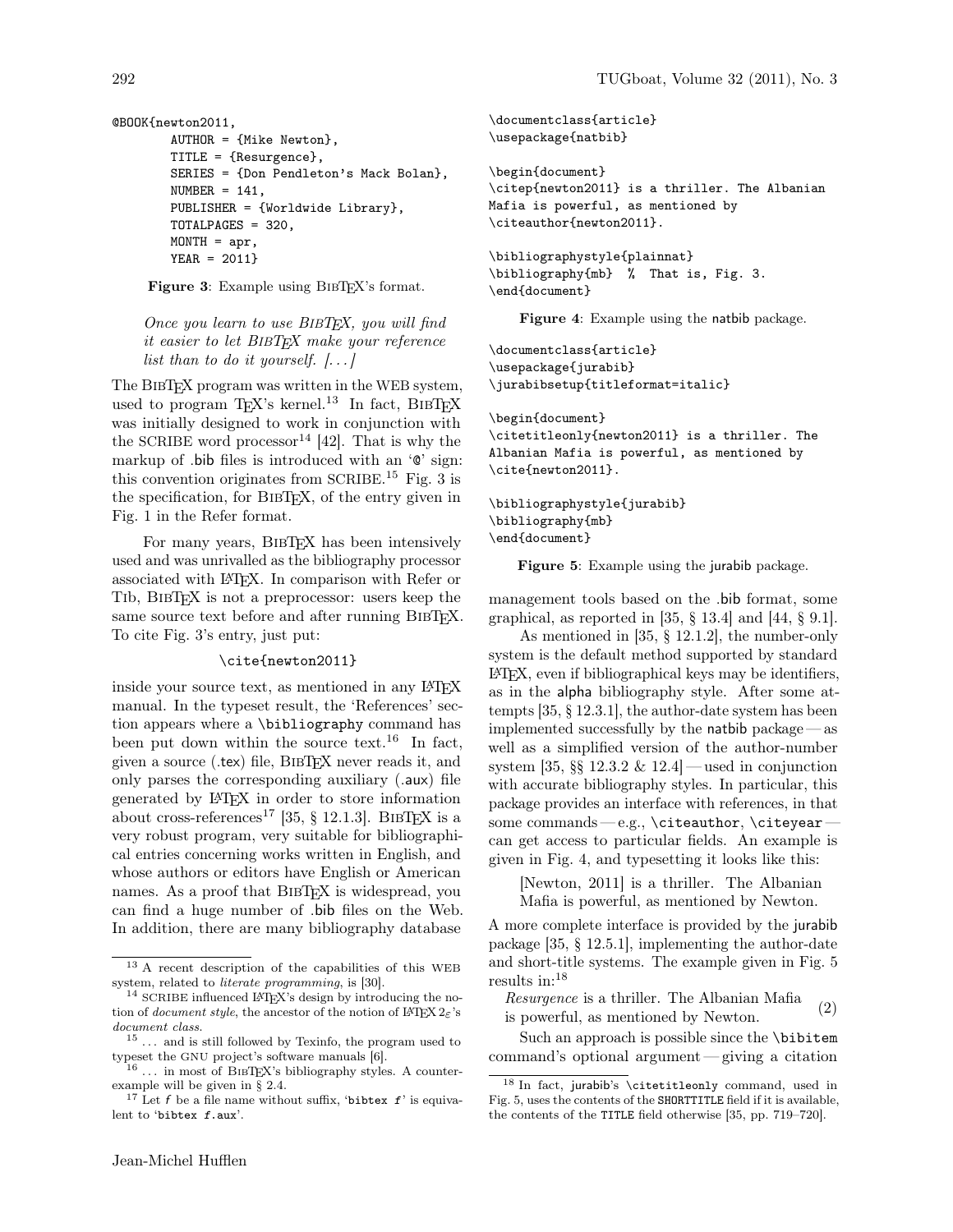\bibitem[Newton(2011)]{newton2011} Mike Newton. \newblock \emph{Resurgence}. \newblock Number 141 in Don Pendleton's Mack Bolan. Worldwide Library, April 2011. \end{document}

Figure 6: Reference for the natbib package.

key  $[35, § 12.1.2]$  — is structured. This structure remains light for the natbib package (cf. Fig. 6), becomes heavy for the jurabib package (cf. Fig. 7).

As we can see in Fig. 7 about a reference built by a bibliography style suitable for the jurabib package, the text following a \bibitem command and its argument is marked up with L<sup>AT</sup>FX commands. In fact, such a reference inside a bibliography is not directly formatted by the jurabib bibliography style, but this operation is *deferred* to L<sup>AT</sup>FX, since these commands are defined within the jurabib package. For example, the \bibtfont command is used for books' titles.<sup>19</sup> As another example, the \bibnf command applies to five arguments representing the components of a person name— in extenso and abbreviated — and controls the layout of such a name. Here is the default layout of a reference built by the jurabib bibliography style:

Newton, Mike: Resurgence. Worldwide Library, April 2011, Don Pendleton's Mack Bolan 141

Considering a name of an author, if you want the last name to be typeset using small capitals, followed by the first name surrounded by parentheses when the von and Junior parts are absent, just redefine the following commands:

```
\renewcommand{\biblnfont}[1]{\textsc{#1}}
\renewcommand{\bibfnfont}[1]{\textrm{#1}}
\renewcommand{\jbNotRevedNoVonNoJr}{%
\biblnfmt{\jbLast} %
 (\bibfnfmt{\jbCheckedFirst})}
```
BibTEX has some drawbacks, even if they are solved by workarounds. In fact, since BIBT<sub>E</sub>X has been mainly used for texts to be processed by LAT<sub>EX</sub>, users get used to put LATEX commands inside values associated with BibTEX fields. That idea is quite good, but the problem is that BibTEX's conventions are not LATEX's. As a simple example, you can write 'Pierre  $V\Upsilon$ '{e}ry' within a LAT<sub>F</sub>X source text, but you must put:

AUTHOR =  ${Pierre V{\\e}ry}$ 

```
\bibitem[{Newton\jbdy {2011}}{}%
{{0}{}{book}{2011}{}{}{}{}%
  {Worldwide Library\bibbdsep {} 2011}}%
{{Resurgence}{}{}{2}{}{}{}{}{}}%
]{newton2011}
\jbbibargs {\bibnf {Newton} {Mike} {M.} {} {}}
{Mike Newton} {au}
{\bibtfont {Resurgence}\bibatsep\ \apyformat
{Worldwide Library\bibbdsep {} \aprname\ 2011}
\numberandseries {141}{Don Pendleton's Mack
 Bolan}} {\bibhowcited} \jbdoitem
{\text{Mike}}{M.{}{} } {\} \bibAnnoteFile{newton2011}
```
Figure 7: Reference for the jurabib package.

within a .bib file, especially if you would like to use the alpha bibliography style, as explained in [35, pp. 768–769]. Another example, given in [35, p. 767]:  $AUTHOR =$ 

#### {Maria {\MakeUppercase{de} La} Cruz}

in order for the group 'De La' to be recognised as the name's particle— that is, the von part, w.r.t. BibTEX's terminology— even though it does not begin with a downcase letter, as in BIBT<sub>EX</sub>'s conventions. In fact, this group's initial uppercase letter will be typeset by LAT<sub>EX</sub> by means of the predefined command \MakeUppercase. From a general point of view, inserting LATEX commands inside such values is not recommended for .bib files shared by several users or put on the Web, especially if these commands belong to particular packages or should be user-defined. Besides, such commands may be misunderstood by other formats or programs related to TEX, e.g., ConTEXt or LuaTEX [12]. Finally, these commands complicate the conversion of .bib files into HTML pages.<sup>20</sup>

Of course, these drawbacks have appeared only recently in relation to the date of BIBT<sub>EX</sub>'s first version. However, a modern version of a format for bibliography database files cannot ignore them. As another drawback, BIBTEX — like TIb — provides only lexicographical sorts, as reported in [18], though at least end-users can choose their own sort keys. Last but not least, BIBTEX's bibliography styles (.bst files) are written using bst [37], an old-fashioned language using postfixed notations and based on manipulating a stack.

#### 2.3 BibTEX's successors

The BIBTEX program has remained stable for more than a decade. A new version (1.0) has been announced in [39], but is not available yet. Other

<sup>19</sup> As shown by Fig. 7, this \bibtfont command is used when the reference is typeset. If you want to customise the titles' layout when they appear throughout your text, use the titleformat option of the jurabib package or the \jurabibsetup command, as shown in Fig. 5.

 $20$  An example of such a converter is BIBTEX2HTML [9]. Other comparable tools are listed in [44, § 9.2].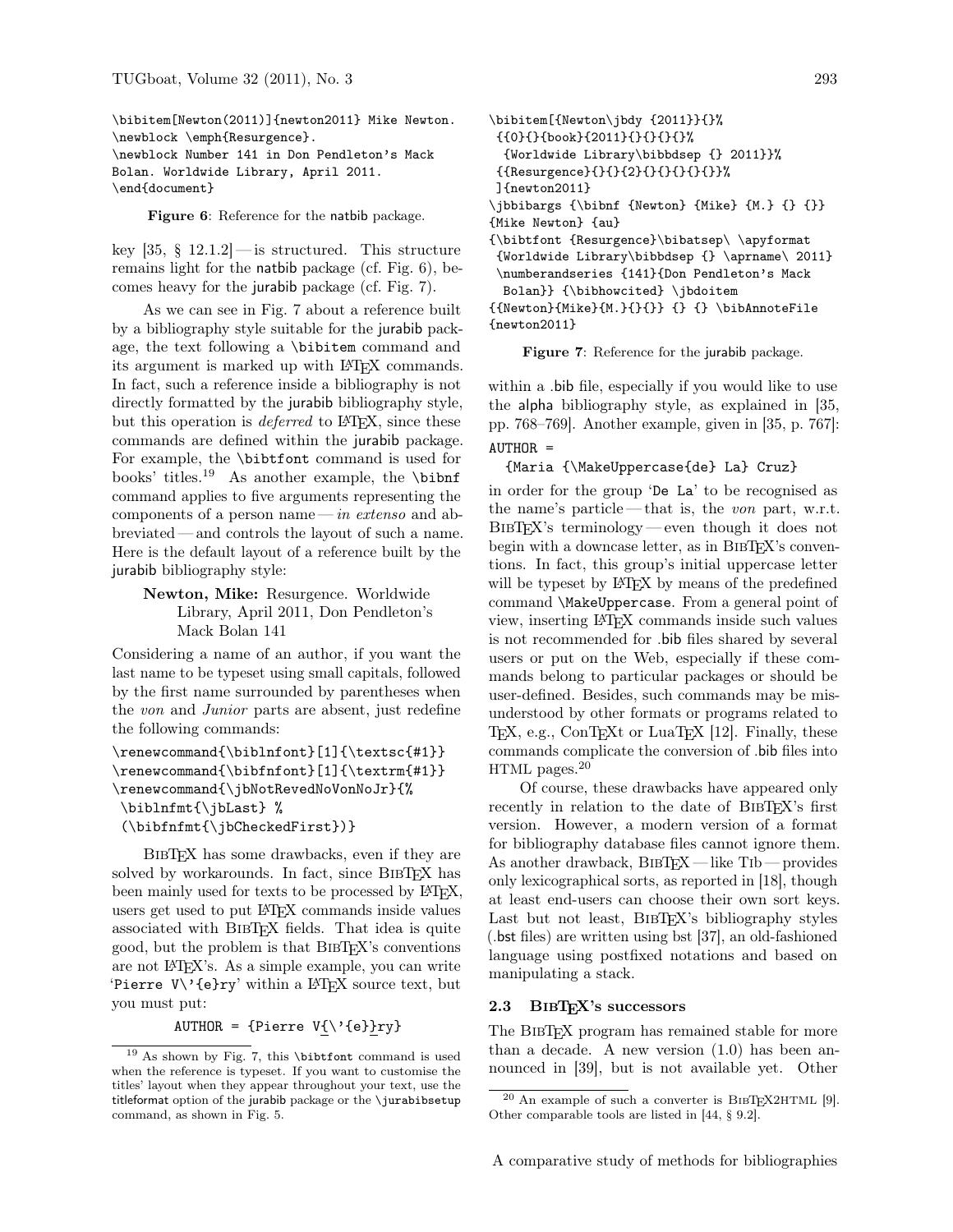programs, which have come out quite recently, may be viewed as BibTEX's successors, in the sense that they behave like BIBTEX: they use .bib files, look into .aux files. Some aim to replace the bst language of BibTEX by another programming language, more modern.

### 2.3.1 Programs based on BIBTEX

In this section, we consider the programs that do not actually replace BIBT<sub>EX</sub>, because their source files are revisions of BIBTEX's, or they need BIBTEX when they run.

Whereas BIBT<sub>E</sub>X's original version, written by Oren Patashnik, can only deal with ASCII texts, BIBTEX8 [35, § 13.1.1] is a revision of BIBTEX that allows end-users to store .bib files using 8-bit codes such as Latin 1 or Latin 2. However, you have to use the same encoding for all the .bib files parsed when you order BIBTEX8 to run. In other words, you cannot build a 'References' section by using a .bib file encoded in Latin 1 and a second encoded in Latin 2. In addition, BibTEX8's capacity can be enlarged by means of options, whereas the same operation on BIBTEX needs source files to be recompiled.

BIBT<sub>EX</sub>u is another revision of BIBT<sub>EX</sub>, compatible with UTF-8 and integrating sort routines coming from the  $ICU^{21}$  library. BIBT<sub>EX</sub>u is briefly described in [44, § 4.3].

We include Bibulus [46] in this section because Bibulus needs BibTEX whenever it runs. Bibulus includes the bib2xml bibliography style — written using the bst language— which converts the selected entries into an XML-like format. Then such XML files are processed by a program written using Perl.<sup>22</sup> Whereas BIBTEX's bibliography styles written using bst are monolithic programs— identical parts are copied *verbatim* from a style onto another — the features of Bibulus' bibliography styles are controlled by arguments of the \bibulus command:

```
\usepackage{bibulus}
\bibulus{
 ignorevon,cite=alpha,punctuation=/,
authorfont=\sc}
```
to be put in a LATEX document's preamble.

# 2.3.2 Complete reimplementations

These programs aim to replace BIBT<sub>EX</sub>, that is, provide the same service. They are 'complete' reimplementations in the sense that they do not use source files of the BIBTEX program. Three allow a .bst

```
(book
 (@ (id "newton2011") ...)
 (author (name (personname (first "Mike")
                            (last "Newton"))))
 (title "Resurgence")
 (publisher "Worldwide Library") (year "2011")
 (month (apr)) (number "141")
 (series "Don Pendleton's Mack Bolan")
 (totalpages "320"))
```
Figure 8: SXML format used by MIBIBT<sub>F</sub>X.

bibliography style to be run. BIBT<sub>E</sub>X<sup>++</sup> [8] and clbibtex [31] compile it to functions written using their implementation language, Java [26] for the former,  $ANSI<sup>23</sup> Common Lisp [10] for the latter. This is$ provided as a compatibility mode; users are encouraged to develop new bibliography styles using these implementation languages.

MlBIBT<sub>E</sub>X<sup>24</sup> [14] is written using the Scheme functional programming language [27] and allows a .bst bibliography style to be interpreted [15]. You can write a bibliography style using Scheme, as we did in [23]; another choice is to use nbst,  $2^5$  a language close to XSLT, <sup>26</sup> the language of transformations used for XML documents [41, Ch. 6]. In fact, when MIBIBTFX parses a .bib file, the result can be viewed as an XML document, formatted using  $SXML^{27}$  conventions [29], as shown in Fig. 8. MIBIBT<sub>F</sub>X provides syntactical extensions for .bib files, described in [14]. Most are related to MIBIBTEX's features about multilinguism, others ease the specification of person names [16], as shown in Fig. 9.

There is a big difference between BIBT<sub>EX</sub> and MIBIBT<sub>EX</sub>: the latter performs a more precise analysis of .bib files. When a field name is not recognised, a warning message is emitted.<sup>28</sup> That may be viewed as an advantage: if you type 'EDITORS =  $\dots$ ' instead of 'EDITOR $\Box$  = ...' inside an entry of type @INPROCEEDINGS, MlBibTEX will warn you whereas BibTEX will silently ignore that field. This feature may also be viewed as a drawback: if you specify a MONTH field, the associated value must be a symbol among jan, feb,  $\dots$ , dec. Otherwise, MIBIBTFX stops with an error message. This convention may appear as too restrictive,  $29$  but MlBIBT<sub>EX</sub> can sort

<sup>21</sup> International Components for Unicode.

<sup>22</sup> Practical Extraction and Report Language. A good introduction to this language is [45].

<sup>23</sup> American National Standard Institute.

 $24$  MultiLingual BIBT<sub>E</sub>X.

 $25$  New Bibliography STyle.

 $^{26}$  eXtensible Stylesheet Language Transformations.

<sup>27</sup> Scheme implementation of XML.

 $28$  ... but this is just a warning message; the corresponding information is not lost.

<sup>29</sup> If some information about the day of the month is relevant for an entry, some manuals — e.g.,  $[35, § 13.2.3]$  — recommend to include it into the MONTH field. From our point of view,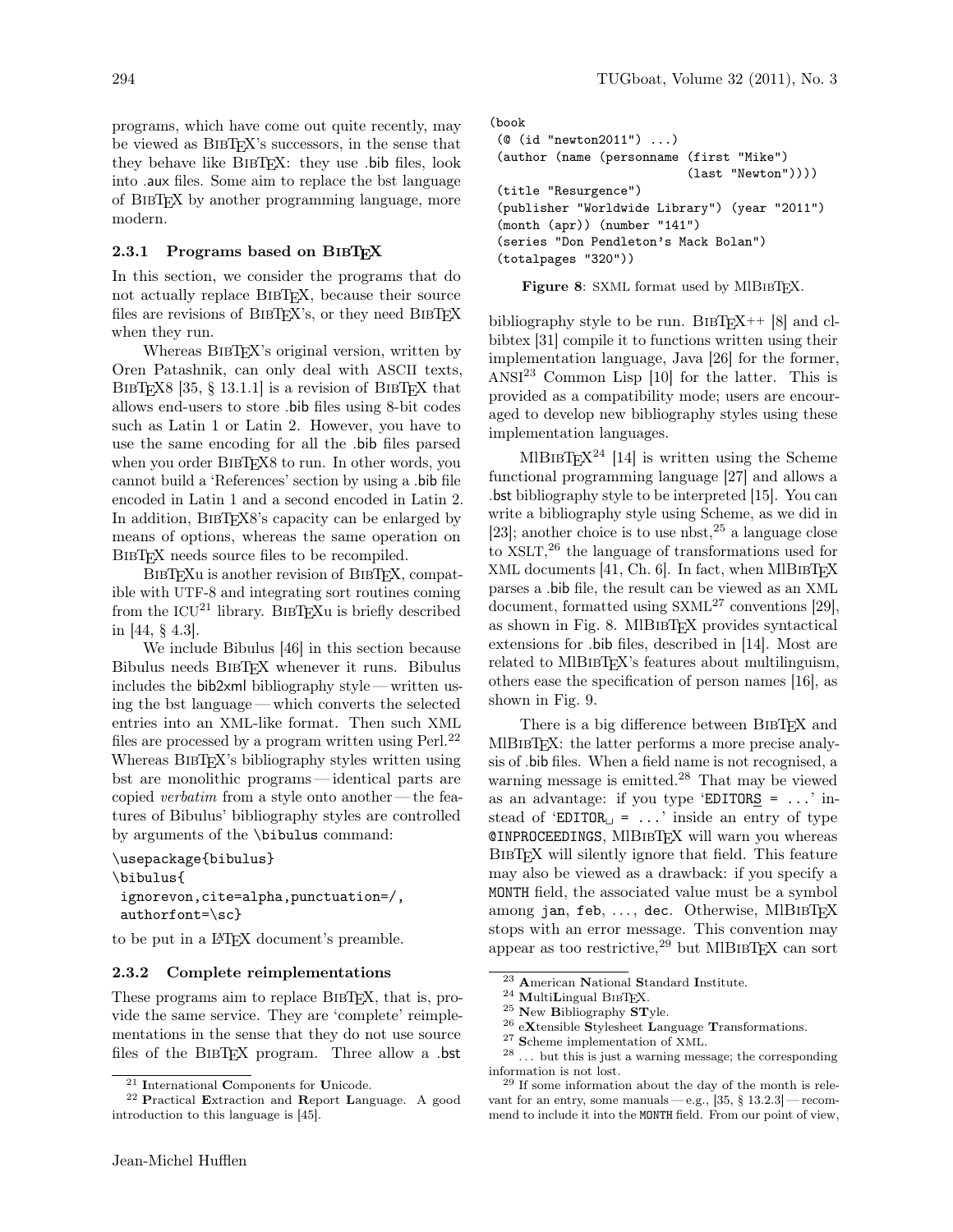```
@BOOK{cussler2000,
  AUTHOR = {Clive Cussler with Paul Kemprecos},
 TITLE = {Blue Gold},
 SERIES = {Numa},
 PUBLISHER = {Pocket Books},
 YEAR = 2000}
AUTHOR = {first => Maria, von => De La,
          last => Cruz}
AUTHOR = {Henry Rider Haggard, abbr => H. Rider}
```
 $AUTHOR = \{John L White, abbr \Rightarrow J. L\}$ 

AUTHOR = {org => Word Wide Web Consortium, sortingkey => W3C}

Figure 9: Syntactical extensions for author names provided by MIBIBTEX.

w.r.t. month names <sup>30</sup> whereas BIBT<sub>EX</sub>'s standard bibliography styles do not. To perform such an operation, month names must be recognised. Likewise, when years are to be sorted, MIBIBTEX applies a numerical sort whereas Tib and BibTEX sort years as strings, as mentioned above. So the value associated with a YEAR field must be an integer;  $31$  otherwise, an error message is emitted.<sup>32</sup> Let us end with mentioning that MIBIBTEX's library provides powerful functions for language-defined lexicographical sorts  $[17, 18]$  and numerical ones. In particular, MIBIBT<sub>EX</sub> allows successive order keys to be chained easily.<sup>33</sup>

As mentioned above, MIBIBTEX has been successfully used to process the bibliography of our

<sup>31</sup> Negative values, for years BCE, are allowed.

<sup>32</sup> More precisely, the standard fields subject to additional check are AUTHOR, EDITOR, YEAR, MONTH, and PAGES.

<sup>33</sup> Let us consider a simple example with two person names whose last names are  $1_0$ ,  $1_1$ , and first names are  $f_0$ ,  $f_1$ . The expression:

```
\label{eq:concl} \begin{array}{l} \text{(<end is}\  \, \text{if}\  \, l_0\;\;l_1\;\; \text{(lambda}\;\;(\text{<end is}\  \, \text{if}\;l_0\;\;f_1\text{)}))\\
```
yields #t (resp. #f), the true (resp. false) value, if  $1_0$  comes before (resp. after)  $1<sub>1</sub>$  w.r.t. the lexicographic order in English. If  $1_0$  and  $1_1$  are equal, the third argument is called. That is, if last names are equal, the comparison focuses on first names. This third argument of MIBIBTEX's order relations is optional and defaults to (lambda () #f), as for a strict order relation, that is, irreflexive. MlBibTEX's functions like <english? are case-sensitive by default— uppercase letters take precedence — another optional argument allows users to customise this behaviour.

```
@AUTHOR{mb141a, NAME = {Mike Newton}}
@CONFERENCE{tug,
 SHORTNAME = {TUG},
 LONGNAME = {\{\Tilde{\}} Users Group Conference},
  [YEAR = 2008] ADDRESS = {Cork}, MONTH = jul,
  [YEAR = 2011]
     ADDRESS = {Trivandrum}, MONTH = oct}
```
Figure 10: Extensions recognised by CrossT<sub>E</sub>X.

laboratory's activity report. As explained in [21], this bibliography had to conform with very precise requirements that were not implemented in any bibliography style of BibTEX and would be tedious to program using BIBT<sub>EX</sub>'s language. MIBIBT<sub>EX</sub> has been also used to populate the official French site for Open Archives, HAL, <sup>34</sup> as reported in [22, 23, 24]. MIBIBTEX can handle (LA)TEX commands that produce accented letters, and it can deal with .bib files using Latin 1 encoding. A future version is planned with other encodings such as Latin 2 or UTF-8.

CrossTEX [3] is written in Python [34] and implements a kind of object-oriented paradigm about bibliography database (.xtx) files. Such files look like .bib files, but everything is an object, defined by a key and some fields. More precisely, CrossTEX extends the cross-reference mechanism of BIBTFX. For example, we can define an author as shown in Fig. 10 and use it to specify Fig. 3 more concisely:

 $@B00K{nevton2011}$ , AUTHOR = mb141a, ...}

The initial entry type library of CrossTEX extends BibTEX's by other object

definitions such as @AUTHOR. Some objects are new entry types, such as @PATENT. Fig. 10 also gives an example of conditional fields, depending on a field's value. CrossTEX can be used as a replacement of BibTEX — in which case only basic BibTEX's bibliography styles have been implemented — and it also provides a converter from .xtx files into .bib ones and into pages using HTML.

## 2.4 The biblatex package

Let us recall that the .bbl files suitable for the jurabib package contain texts marked up with LATEX commands (cf. Fig. 7), that is, formatting 'References' sections is deferred to LAT<sub>EX</sub>. The biblatex package and bibliography style [33] go further with this approach, as shown in Fig. 11. In this framework, BIBT<sub>EX</sub> is used only to sort bibliographical items and generate labels. A variant of our example is shown in Fig. 12 using the biblatex package. The result looks like the same example with the jurabib package:

these two values— months and day numbers— are subject to sort. So mixing them seems to us to be bad technique, unless a precise format is defined, as done within the biblatex package's DATE field (cf. § 2.4). Another solution could be the introduction of a DAY field.

 $30$  This information is optional, but MlBIBTEX addresses that by means of the function <month-position; the Scheme expression (<month-position T default-value) returns the month's rank if T is an SXML subtree containing month information, default-value if this information is not supplied. So this default value— which is an integer, in practice— allows us to sort any entry regarding this function's results.

 $34$  Hyper-Article en Ligne, that is, 'hyper-article on-line'.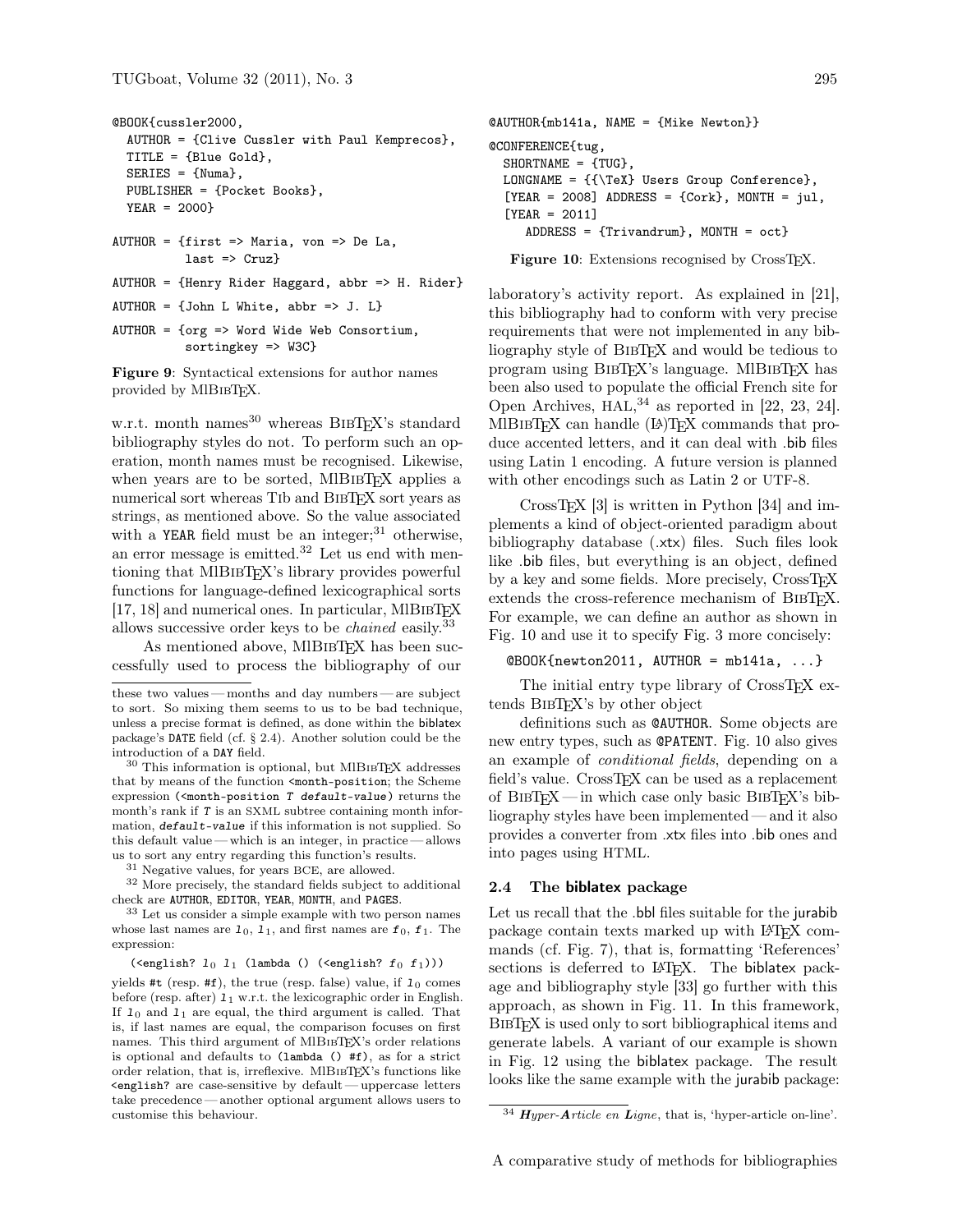\entry{newton2011}{book}{}  $\name{author}{1}{}$ {{{}{Newton}{N.}{Mike}{M.}{}{}{}{}}% }\list{publisher}{1}{{Worldwide Library}} \strng{namehash}{NM1} \strng{fullhash}{NM1} \field{number}{141} \field{series}{Don Pendleton's Mack Bolan} \field{title}{Resurgence} \field{month}{04} \field{year}{2011} \endentry

Figure 11: Reference for the biblatex package.

cf. (2). We can notice commands interfacing the fields of a reference, such as:

 $\cite author \citetitle \citetitle*35$ 

Only one bibliography style — biblatex — is used with the biblatex package; thus, the \bibliographystyle command is not given. The \bibliography command must be included in the document's preamble,<sup>36</sup> and just specifies the .bib files to be searched in order to build the bibliography.<sup>37</sup> Inserting the 'References' section within the document is done by the \printbibliography command.

If you would like to make a source text generated by biblatex.bst conform to a particular bibliography style, you can redefine some LAT<sub>EX</sub> commands introduced by the biblatex package. For example:

\renewcommand{\mkbibnamelast}[1]{%

\textsc{#1}}

\DeclareFieldFormat[book]{number}{\##1}

The former allows last names of people to be typeset using small capitals; the latter puts a '#' sign just before the contents of the NUMBER field for a book. You can organise the elements of a particular entry type, e.g., \DeclareBibliographyDriver{book}{...}.

Such technique may lead to a great number of redefinitions; so a better method is to customise the layout of a bibliography by means of the biblatex package's options. In fact, using this package is

<sup>37</sup> In BIBT<sub>EX</sub>'s 'standard' bibliography styles, this command serves two purposes: specifying .bib files, and the place where the bibliography is to be typeset (cf. § 2.2). In some styles for which references are only typeset as footnotes, the \nobibliography command may be used instead [35, § 12.5].

```
\documentclass{article}
\usepackage{biblatex}
\bibliography{mb}
\begin{document}
\citetitle*{newton2011} is a thriller. The
Albanian Mafia is powerful, as mentioned by
\citeauthor{newton2011}.
\printbibliography
```
\end{document}

Figure 12: Example using the biblatex package.

analogous to using Bibulus (cf.  $\S$  2.3.1), in the sense that a bibliography style is built by assembling its features as options of this package, according to the syntax ' $key = value$ '.<sup>38</sup> A rich library of styles is provided. For example:

## \usepackage[style=authoryear,abbreviate=false,% uniquename=init,firstinits]{biblatex}

puts the author-date system into action, does not abbreviate keywords such as month names, assumes that author and editor names can be determined using last names only, and retains only the initial letters of authors' first names within the 'References' section. In fact, the style option is the union of two 'suboptions', e.g., 'style=authoryear' is equivalent to:

#### bibstyle=authoryear,citestyle=authoryear

bibstyle controls the layout of 'References' sections, whereas citestyle applies to citations throughout the document. The former (resp. latter) refers to a .bbx (resp. .cbx) file. Even when the inputenc package is used, you can handle .bib files encoded differently by specifying the bibencoding option for biblatex. You can also specify keys for the sort operation, by means of mnemonics: 'sorting=nyt' causes bibliographical items to be sorted w.r.t. authors' names, year, title. This option defaults to 'sorting=nty'. Notice that only ASCII code order is used for sorting if .bib files are searched by means of BibTEX. An unsorted bibliography is produced by 'sorting=none'.

Many additional fields are recognised, for example, SUBTITLE, for a work's subtitle, in addition to its title. You can use the standard fields YEAR and MONTH, or replace them by the DATE field, which allows the specification of date ranges:

#### DATE = {2011-10-19/2011-10-21}

The specification of fields recognised by biblatex use  $types:$  for example, AUTHOR is a name list, SUBTITLE and TITLE are literals. Some types are described by means of regular expressions, e.g., the date type.

 $^{35}$  Within the biblatex package, the \citetitle command behaves like jurabib's \citetitleonly command (cf. Footnote 18), p. 292), whereas the \citetitle\* command always puts the TITLE field's value, even if a short title is present.

 $^{36}$  We used TEX Live 2010 for our examples. The manual of biblatex's next version [33, § 3.5.1] specifies that the \bibliography command has been deprecated and replaced by the \addbibresource command [33, § 3.5.1]. More generally, notice that biblatex's development is still in progress, so some details may be slightly out of date. The same remark is suitable about the Biber program (cf. § 2.5).

 $^{38}$  If a key  $\boldsymbol{k}$  is given without a value, this is equivalent to 'k=true'.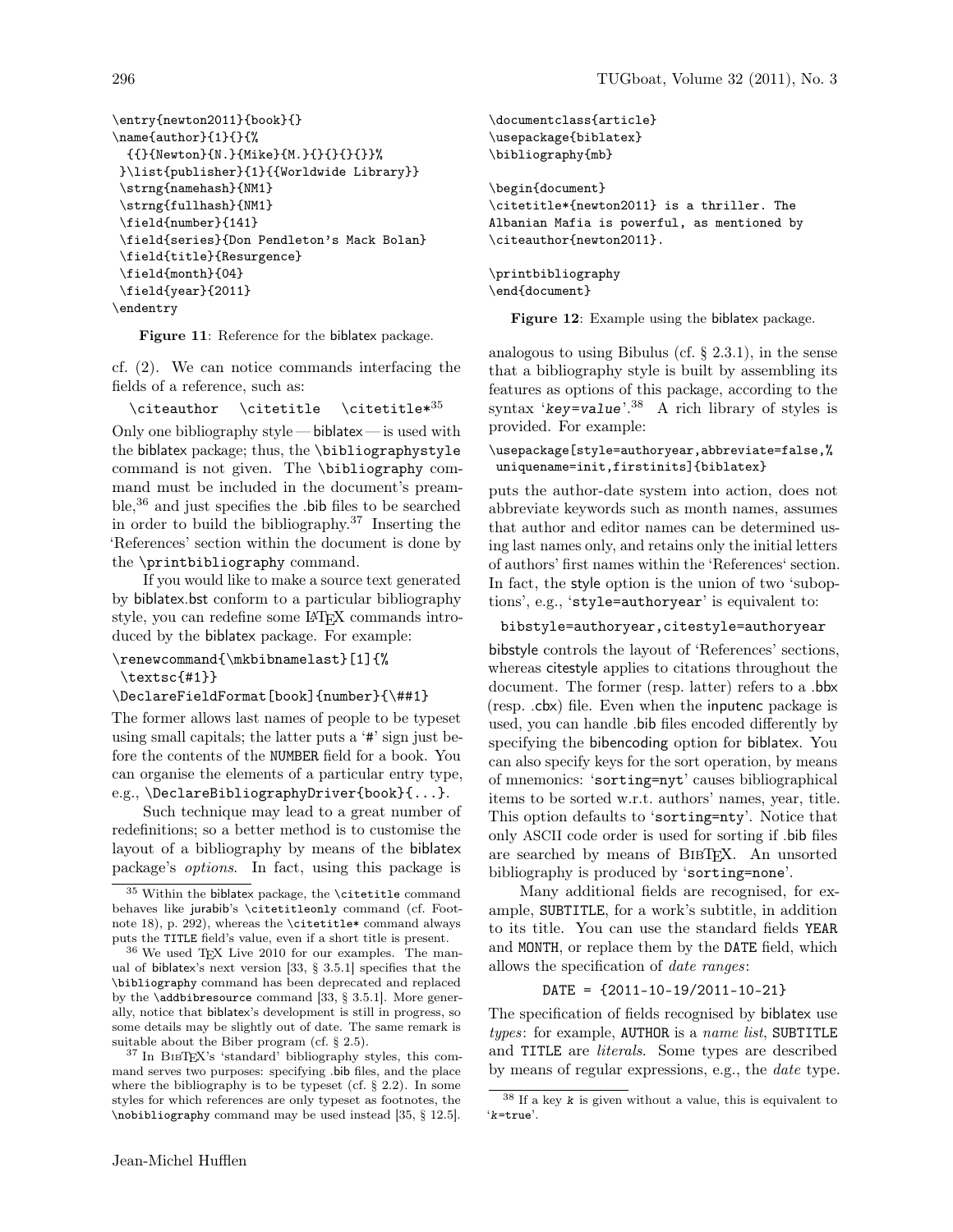```
@BOOKINBOOK{robeson1983b,
```

```
AUTHOR = {Kenneth Robeson},
TITLE = {Death in Silver},
BOOKTITLE = {Doc\, Savage\#26-27},PAGES = {1-133},
PUBLISHER = {Bantam Books},
YEAR = 1983,
MONTH = nov}
```
Figure 13: Nonstandard type recognised by biblatex.

Additional entry types can be handled, for example, @BOOKINBOOK, for items originally published as a standalone book and reprinted in collected works of an author (cf. Fig. 13). BibTEX's cross-reference mechanism has been extended [33, § 2.4.1].

Last but not least, biblatex's options encompass some features that have been implemented in separate packages. More precisely, the packages bibtopic, bibunits, chapterbib, and multibib [35, § 12.6], allowing multiple bibliographies within the same document are replaced by the environments refsection and refsegment [33,  $\S 3.5$ ] or by using filters [33,  $\S 3.10$ ]; similarly, the babelbib package [13], providing support for multilingual bibliographies should be replaced by the babel option [33, § 3.1.2].

#### 2.5 The Biber program

Roughly speaking, if you use the biblatex package in conjunction with BibTEX, you go on using the latter for tasks it does not perform satisfactorily.<sup>39</sup> In particular, that is true about sorting, since BIBT<sub>EX</sub>'s sort procedures do not meet present requirements for multilinguism, as mentioned in  $\S$  1. So a new bibliography processor, Biber [5], written using Perl, has been developed. It aims to replace BIBTFX for biblatex users;<sup>40</sup> it does not replace BIBT<sub>EX</sub> wholly, since it only generates .bbl files for biblatex. The use of Biber is specified with the backend option of biblatex:<sup>41</sup>

# \usepackage[backend=biber]{biblatex}

Such an order causes a .bcf<sup>42</sup> configuration file using XML-like syntax—to be built. Let  $f$  be a file name without suffix, the command 'biber  $f$ ' is equivalent to 'biber f.bcf'. An example of such a .bcf file is given in Fig. 15.

The Biber program is able to deal with the full range of the UTF-8 encoding as well as partial encodings such as Latin 1 or Latin 2. However, several encodings for several .bib files cannot be used

```
\DeclareSortingScheme{aeres}{
\sort{presort}\sort[final]{sortkey}
\sort[direction=descending]{
 \field{sortyear}\field{year}}
\sort{
  \name{sortname}\name{author}\name{editor}}
\sort[direction=descending]{
 \field{month}\literal{00}}}
```
Figure 14: Specification of an order relation for Biber.

for the same job, as in BIBT<sub>EX8</sub>. biblatex and Biber are tightly coupled; some biblatex options are only available if Biber is used.

For example, 'sorting=aeres' allows you to use the successive keys given in Fig. 14 by means of the \DeclareSortingScheme command, usable only if the backend is Biber, and to be put in a document's preamble: this sorting scheme partly implements the order relation used to sort the bibliography for the LIFC's activity report, as mentioned in § 1.

In fact, biblatex may use additional fields for sorting: the first pass is controlled by the PRESORT field; some fields only used for sorting— such as SORTNAME, SORTYEAR, SORTTITLE — take precedence over the corresponding fields for 'actual' information— that is, AUTHOR or EDITOR, YEAR, and TITLE. In particular, this feature is useful when these fields are marked up— in which case some alternative information without markup can be used for sorting or when a prefix of the title has to be dropped.<sup>43</sup>

The construct '\sortname[final]{...}' overrides all subsequent \sort commands if the corresponding field is available. As shown in Fig. 14, the sort process stops if the SORTKEY field is available. Within the \sort command's argument, the three commands \name, \field and \literal — they correspond with the types recognised by the biblatex package (cf.  $\S 2.4$ ) — give the fields to be considered in turn. We also see that the \literal command is used as a fallback when a field is not available: here, entries without MONTH information are to be placed after all the comparable entries with this information.

A language-dependent collation can be used by Biber for sorting: 'sortlocale=de'. Like BIBTFX, BIBT<sub>EX8</sub>, and BIBT<sub>EXu</sub>, the Biber program does not perform numerical sorts, it only sorts lexicographically. Sorts are case-sensitive by default, but can be case-insensitive. As in BibTEX, additional fields are ignored silently.

#### 3 A point of view

Let us be honest: we cannot be fully objective since

 $39...$  although some points are improved with BIBTEX8.

<sup>40</sup> The Biber program is tightly coupled with the biblatex package: if you install both, pay attention to take compatible versions. See also Footnote 36, p. 296.

<sup>&</sup>lt;sup>41</sup> The other values allowed for this option are bibtex (by default), bibtex8, bibtexu.

<sup>42</sup> Biblatex Control File.

<sup>43</sup> This modus operandi is not specific to Biber, it is implemented within BIBTEX's biblatex bibliography style.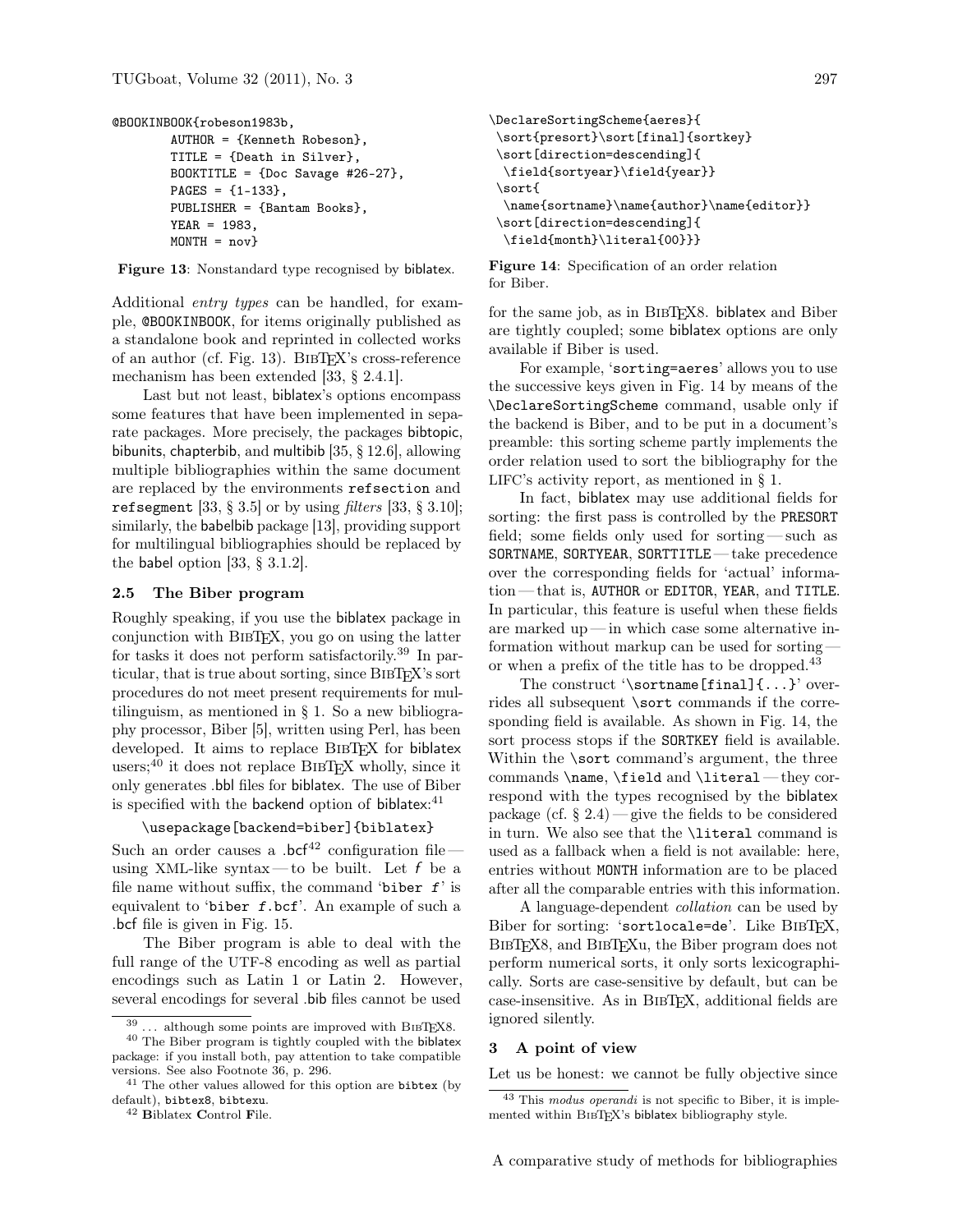```
<?xml version="1.0" encoding="UTF-8"?>
<bcf:controlfile version="0.9" xmlns:bcf="https://sourceforge.net/projects/biblatex">
  <bcf:options component="biber" type="global"> <!-- Biber options -->
    <bcf:option type="singlevalued">
     <bcf:key>bibencoding</bcf:key><bcf:value>ascii</bcf:value>
   </bcf:option> ...
   <bcf:option type="singlevalued">
     <bcf:key>inputenc</bcf:key><bcf:value>ascii</bcf:value>
    </bcf:option> ...
  </bcf:options>
  <bcf:sorting type="global"> <!-- Sorting spec -->
    <bcf:sort order="1">
     <bcf:sortitem order="1" substring_side="left" substring_width="2">presort</bcf:sortitem>
     <bcf:sortitem order="2">mm</bcf:sortitem>
    </bcf:sort>
    <bcf:sort order="2"><bcf:sortitem order="1" final="1">sortkey</bcf:sortitem></bcf:sort>
    <bcf:sort order="3">
     <br/>bcf:sortitem order="1">sortname</bcf:sortitem><br/>cf:sortitem order="2">author</bcf:sortitem>
     <bcf:sortitem order="3">editor</bcf:sortitem><br/>cf:sortitem order="4">translator</bcf:sortitem>
     <bcf:sortitem order="5">sorttitle</bcf:sortitem><bcf:sortitem order="6">title</bcf:sortitem>
    </bcf:sort>
    <bcf:sort order="4">
     <bcf:sortitem order="1">sorttitle</bcf:sortitem><bcf:sortitem order="2">title</bcf:sortitem>
   </bcf:sort>
    <bcf:sort order="5">
     <bcf:sortitem order="1">sortyear</bcf:sortitem><bcf:sortitem order="2">year</bcf:sortitem>
    \langlebcf:sort>
  </bcf:sorting>
</bcf:controlfile>
```
Figure 15: Example of a .bcf file.

we are MIBIBTEX's author. Nevertheless, we recall that this program has been successfully used to build the publication list of our laboratory's activity report [21], and to export this publication list to an open archive site [22, 23, 24]. This list approximately contained more than 500 items. We were able to detect all the typing mistakes in BIBTEX's field names. $^{44}$ Moreover, during this work, we noticed that many entries being of type @ARTICLE included a PUBLISHER field. Of course, scientific journals are often published by a professional publisher, but BIBTFX's standard bibliography styles do not deal with this information, which is ignored, pure and simple. Roughly speaking, the people who specified such information in .bib files— the editors of a conference's proceedings or a journal's publisher, these two mistakes have been reported many times — probably did not know that it would never be put down in any standard bibliography style, that is, they probably would never learn that by using 'old' BIBT<sub>EX</sub>. So checking all the fields of an entry may be very useful and MIBIBTEX is unrivalled for this task: it has the advantages and drawbacks of a non-permissive program. By the way, adding supplementary checks is easy.<sup>45</sup> Also, the executable file mlbibtex2xml allows MlBIBTEX to be used as a converter from .bib files into XML-like ones.<sup>46</sup> In particular, that simplifies the production of HTML pages.

Anyway, we do not deny this program's drawbacks: it is currently unable to deal with encodings other than pure ASCII and Latin 1; we plan to improve that in the next version. Besides, the interface is rudimentary: on the one hand, MIBIBTFX's kernel is highly customisable,  $47$  on the other hand, writing some functions using Scheme in order to assemble elementary parts is often needed, apart from standard

<sup>44</sup> For example, 'EDITORS' instead of 'EDITOR', as mentioned in § 2.3.2.

<sup>45</sup> For example, when we exported .bib files to HAL [22], a specific format was required for the ADDRESS field, and additional check was added easily.

<sup>46</sup> Metadata for HAL are expressed using an XML dialect [22]. To convert a .bib file into something suitable for HAL, first we produce an XML file according to our internal format, then a second step — the transformation into  $HAL's$  format – is delegated to an XSLT processor.

<sup>47</sup> Probably more so than Biber regarding the order relations used for sorting, including language-dependent order relations. The same, writing new functions to label references in .bbl files is easier.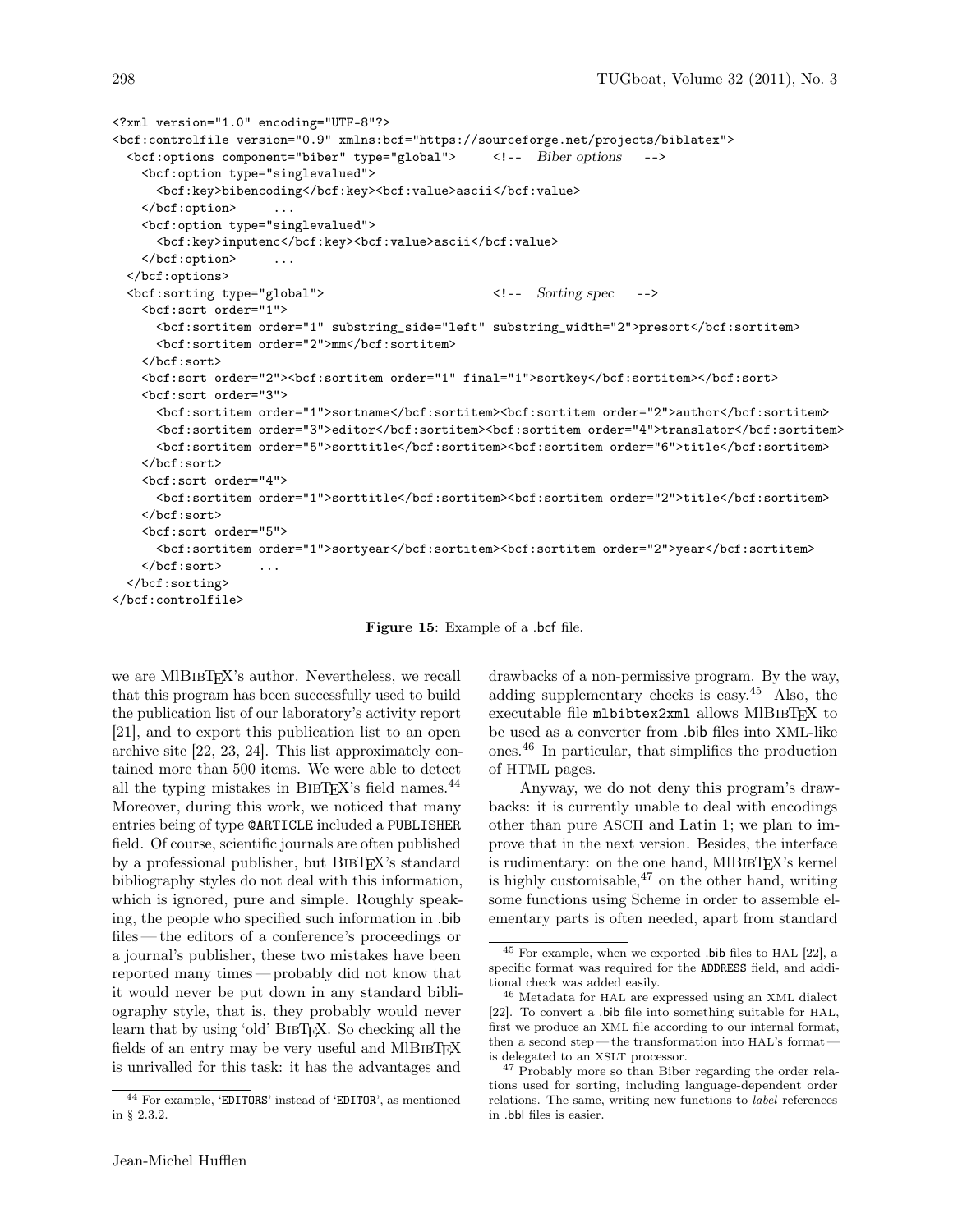use, in which case the executable file mlbibtex fits well. That can be viewed as an advantage: end-users can get the full power of a programming language. In fact, programming such *drivers* for MIBIBTFX is not very difficult, though we admit that this may restrict the number of potential end-users.

An objective point is that BIBTEX's successors have implemented many extensions, often incompatible. These numerous extensions are the proof that this activity domain — looking for some 'better  $BIBTFX'$  — is productive. Anyway, some of these projects may not pursue the same goal: for example, CrossTEX aims to reduce information redundancy as far as possible by an inheritance mechanism, whereas MIBIBTEX focuses on multilingual aspects.<sup>48</sup> But the same notion may be implemented differently. For example, some BIBTEX bibliography styles use an additional field for the total number of a book's pages. Often this field is named  $TOTALPAGES - e.g., within$ the jurabib bibliography style — but the tools related to biblatex know this information as PAGETOTAL. Likewise, some styles deal with a DAY field, in addition to the fields YEAR and MONTH. <sup>49</sup> A namesake field is internally used by the biblatex package, but the bibliography style does not recognise it as an 'actual' BibTEX field within .bib files; it is not recognised by Biber, either. These examples— the fields DAY and TOTALPAGES, there are others— show that the .bib format should be refined regarding the modern tools dealing with such files. That could lead to some convergence among such extensions and allow end-users to experiment with more bibliography processors in compatible ways.

There is a big problem with refining the .bib format: is it sufficient to add new fields, or do we have to extend the syntax of values associated with fields? Obviously, the creators of biblatex and Biber, working in tandem, have chosen not to extend values' syntax, so a kind of meta-information has been included in configuration files, possibly redefined by end-users. For example, we give an extract of Biber's default configuration file— biber.conf — in Fig. 16. These three regular expressions<sup>50</sup> express that prefixes— sequences of two lowercase letters before a punctuation sign, as 'al-' in 'al-Hassan' — and dia<nosort>

| type_name  | $\Lambda\pfL}{2}\pfPd}$ |
|------------|-------------------------|
| type_name  | $[\x{2bf}\x{2018}]$     |
| type_title | $\Lambda$ The $\s +$    |
|            |                         |

Figure 16: Configuration of Biber (extract).

critics—e.g., the ''' sign in '' $H\sigma$ ίοδος'—are not considered when person names are sorted; also, the sequence 'The $\mathbf{u}'$  at the beginning of a title is to be ignored during the sort operation.

These examples are quite convincing since uncapitalised prefixes of person names are generally ruled out before sorting, the '' sign is only used in  $Greek<sup>51</sup>$  and does not have any influence on sorting; concerning the word 'The', we do not know a language other than English where this word is used  $\ldots$  but who knows, after all?<sup>52</sup> This information about prefixes to be dropped is handled by Biber in a language-independent way, which might be error-prone from our point of view. Anyway, here is another example: the abbreviation of first names. In French, *digraphs* should not be cut away, as shown in the first two examples:

$$
\begin{array}{ccc}\n\text{Philippe} \longrightarrow \text{Ph.} & (French) \\
\text{Christian} \longrightarrow \text{Ch.} & (French) \\
\longrightarrow \text{Chr.} & (German)\n\end{array}
$$

Henry Rider Haggard −→ H. Rider Haggard

The first name 'Christian' also exists in German and is abbreviated differently in this language.<sup>53</sup> The last example recalls that some person names retain the middle name when they are abbreviated. Even if some general information may be stored in general configuration files, it seems to us that we have to enrich .bib files' syntax in order to add such information about abbreviating first names.<sup>54</sup>

Finally, let us remark that MIBIBTFX may be used as is with the biblatex bibliography style: an advantage is that .bib files with enriched syntax for person names can be used now with this style. Some adaptation of MlBibTEX could make it very suitable for this style—e.g., static check of the DATE fieldand some adaptation of the bibliography style could take as much advantage as possible of MIBIBT<sub>EX</sub>'s

<sup>48</sup> However, we studied an extension of the cross-reference mechanism in order to specify translations without information redundancy [20]. This feature's implementation, planned for MlBibTEX's next version, is not finished yet; it uses a TRANSLATOR field, as in jurabib and biblatex.

 $49$  For example, the styles 'apa...' used by the American Psychology Association. See also Footnote 29, p. 294.

The syntax of regular expressions used within the Perl language— Biber's implementation language— is briefly described in [45, Ch. 5].

 $51$  More precisely, this sign—the rough breathing — denoted an aspirate in ancient Greek and has disappeared in modern Greek since 1981.

 $52$  Accented versions of this word exist: 'the' for 'tea' in French, and in the Vietnamese name Hàn Thê´ Thành, as Karl Berry reminds me. The unaccented word might also exist in another language; who could affirm the contrary?

<sup>53</sup> In fact, German friends told us that this point is debatable. However, we personally saw this abbreviation in a German book.

 $^{54}$  See Fig. 9 for how MlB1<br>sTEX addresses such information.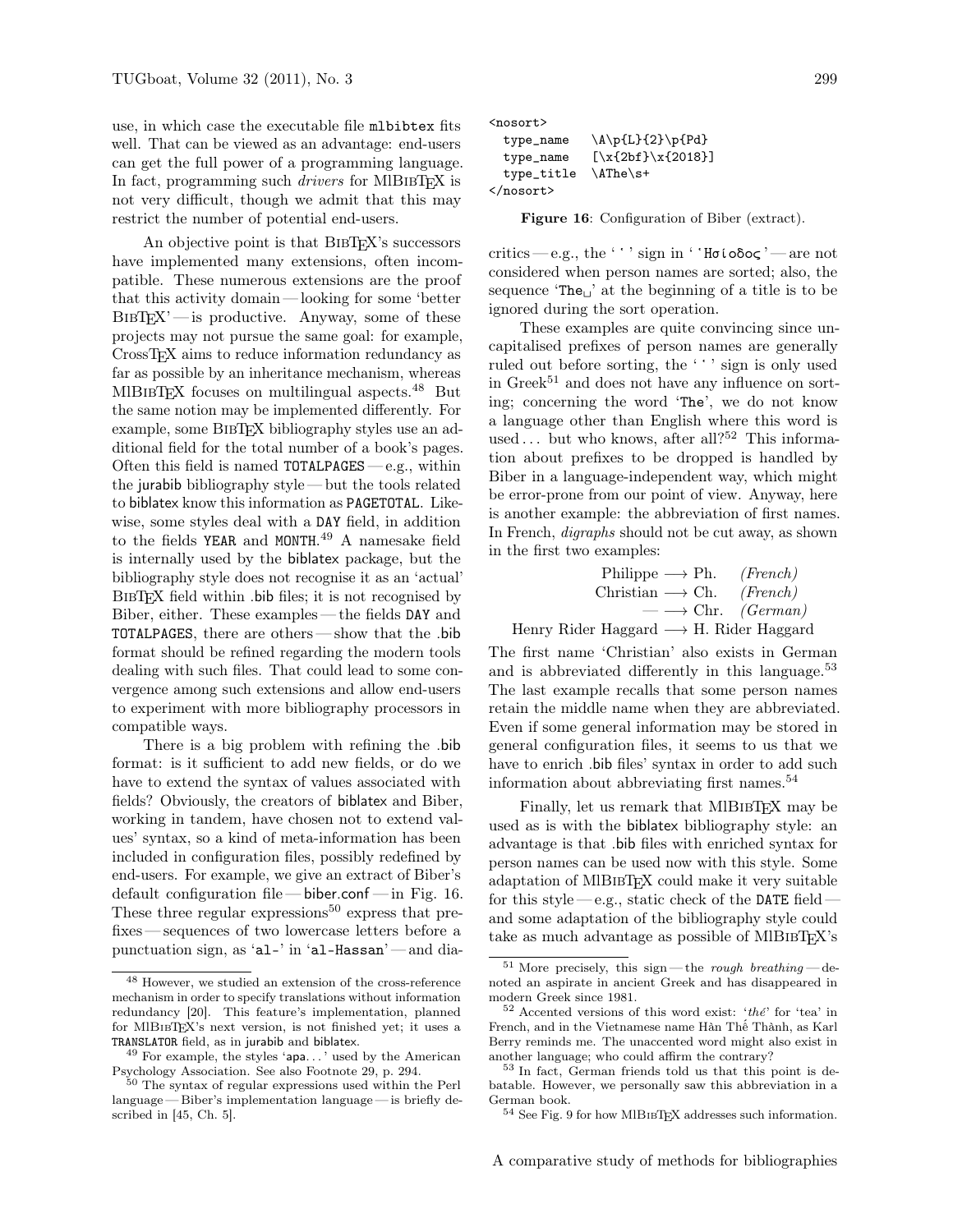|                 | Advantages                                                                                          | <b>Drawbacks</b>                                                                                  |
|-----------------|-----------------------------------------------------------------------------------------------------|---------------------------------------------------------------------------------------------------|
| <b>BIBTFX</b>   | Very stable; very robust; many .bib files in use.                                                   | Old-fashioned language for bibliography styles;<br>lack of support for Unicode and multilinguism. |
| CrossTrX        | Bibliography database files are more concise.                                                       | Lack of suitable bibliography styles.                                                             |
| Biber           | UTF-8 supported; better backend for biblatex.                                                       | Quite slow, only usable with biblatex.                                                            |
| <b>MIBIBTEX</b> | Useful check, possibly user-defined; powerful sort<br>procedures; enriched syntax for person names. | Interface should be improved.                                                                     |

Table 1: Bibliography processors for L<sup>AT</sup>EX: our synthesis.

multilingual features. Likewise, an additional option '[backend=mlbibtex]' could take advantage of MIBIBTEX's sort procedures.

## 4 Conclusion

The result of our synthesis is summarised in Table 1. As mentioned above, a bibliography processor usable with LAT<sub>EX</sub> should be able to deal with a huge number of extant .bib files. That is a kind of inertia: an efficient parser for .bib files is difficult to write because this syntax is old-fashioned. But recent implementations using various programming languages have shown that this difficulty can be overcome. Now the biblatex package seems to raise much interest within the LATEX community. But this package shows that a bibliography processor more powerful than BIBTFX is needed. Maybe biblatex will be the future standard for bibliographies typeset with LAT<sub>EX</sub>. Nevertheless, we think that the .bib format should be enlarged into a new format accepted by most of BibTEX's possible successors. So the extensions developed by these programs should remain compatible as far as possible. We personally plan to orient MIBIBT<sub>EX</sub>'s further development towards this direction.

### Acknowledgements

Thanks to Barbara Beeton and Karl Berry for patiently waiting for and then proofreading this article.

 $\diamond$ Jean-Michel Hufflen LIFC — University of Franche-Comté 16, route de Gray 25030 Besançon Cedex, France jmhufflen (at) lifc dot univ-fcomte dot fr http://lifc.univ-fcomte.fr/home/~jmhufflen

### References

- [1] James C. ALEXANDER: Tib: A TFX Bibliographic Preprocessor. Version 2.2. mirror.ctan.org/ biblios/tib/tibdoc.tex. 1989.
- [2] Steve R. Bourne: The Unix System. Addison-Wesley. 1983.
- [3] Robert Burgess and Emil Gün Sirer: "CrossTEX: A Modern Bibliography Management

Tool". TUGboat, Vol. 28, no. 3, pp. 342–349. In Proc. TUG 2007. 2007.

- [4] Judith BUTCHER: Copy-Editing. The Cambridge Handbook for Editors, Authors, Publishers. 3rd edition. Cambridge University Press. 1992.
- [5] François CHARETTE and Philip KIME: Biber: A Backend Bibliography Processor for biblatex. Version biber 0.9 (biblatex 1.6). August 2011. http://biblatex-biber.sourceforge.net.
- [6] Robert J. CHASSELL and Richard M. STALLMAN: Texinfo. The GNU Documentation System. Version 4.13. http://www.gnu.org/software/ texinfo. September 2008.
- [7] The Chicago Manual of Style. The University of Chicago Press. The  $14<sup>th</sup>$  edition of a manual of style revised and expanded. 1993.
- [8] Fabien Dagnat, Ronan Keryell, Laura Barrero Sastre, Emmanuel Donin de Rosière and Nicolas Torneri: "BibTEX++: Towards Higher-Order BIBTEXing". TUGboat, Vol. 24, no. 3, pp. 472–488. EuroTEX 2003, Brest, France. June 2003.
- [9] Jean-Christophe FILLIÂTRE and Claude MARCHÉ: The BIBTFX2HTML Home Page. June 2006. http://www.lri.fr/~filliatr/bibtex2html/.
- [10] Paul GRAHAM: ANSI Common Lisp. Series in Artificial Intelligence. Prentice Hall, Englewood Cliffs, New Jersey. 1996.
- [11] Hans HAGEN:  $ConT<sub>E</sub>xt$ , the Manual. November 2001. http://www.pragma-ade.com/general/ manuals/cont-enp.pdf.
- [12] Hans HAGEN: "The Luafication of T<sub>F</sub>X and ConTEXt". In: Proc. BachoTEX 2008 Conference, pp. 114–123. April 2008.
- [13] Harald HARDERS: "Multilingual Bibliographies: Using and Extending the babelbib Package". TUGboat, Vol. 23, no. 3–4, pp. 344–353. 2002.
- [14] Jean-Michel HUFFLEN: "MlBIBTFX's Version 1.3". TUGboat, Vol. 24, no. 2, pp. 249–262. July 2003.
- [15] Jean-Michel HUFFLEN: "BIBTEX, MIBIBTEX and Bibliography Styles". Biuletyn GUST, Vol. 23, pp. 76–80. In BachoTEX 2006 conference. April 2006.
- [16] Jean-Michel HUFFLEN: "Names in BIBTFX and MlBibTEX". TUGboat, Vol. 27, no. 2, pp. 243–253.